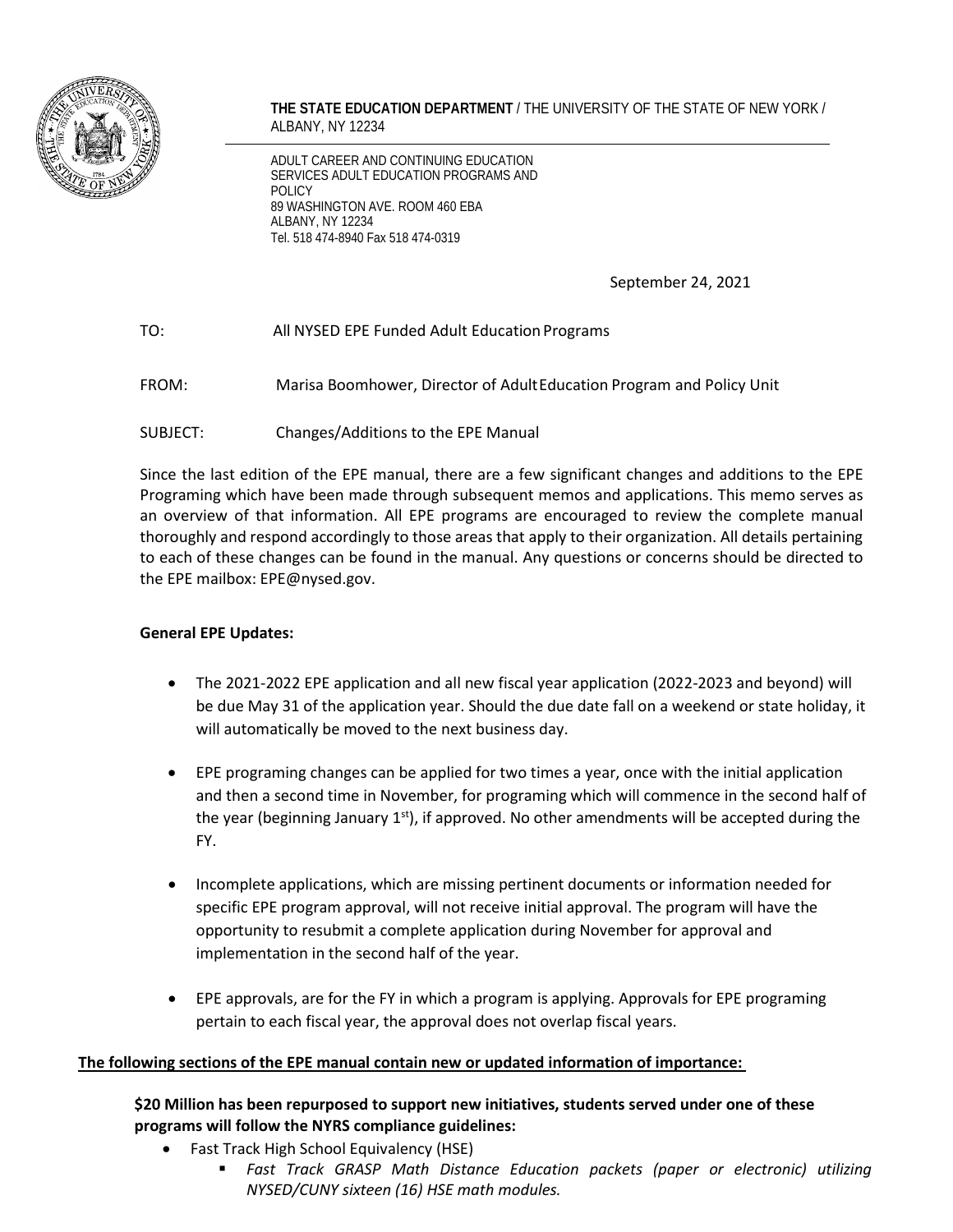- *Six (6) hour intense math instruction sessions made available evenings and/or Saturdays*
- *Two x Two sessions where two sub test (one math and one other sub area) areas of instruction will be offered, all following the NYSED/CUNY model for instruction*
- *Test taking skills and strategies, including reduction of test anxiety*
- *Computer based testing skills appropriate for the TASC exam*
- *Community Outreach to inform new TASC test takers*
- National External Diploma Program (NEDP)
	- No TABE testing required once student enters NEDP program; CASAS assessments required. All NEDP programming will now fall under Fast Track accountability measures, not NRS.
	- NRS Level 1 ABE students
		- For all EPE programs, this cohort of students will no longer be included in NRS reporting.

### Geographic Waivers:

• New criteria have been added describing when programs may apply for additional waivers. *Geographic waivers are not intended for individual student services, they are intended to allow for services to be provided on an annual basis. Geographic waivers are issued by NYSED two times annually; the first opportunity is when applications are reviewed, and the initial allocation letter is issued and the second opportunity will be in November, if approved, the start date will be January 1st.* 

#### Distance Education:

- Crossroad's Café has been replaced by ESL Distance Education. Programs may continue to use Crossroad's Café if they desire; it is no longer mandatory.
- The first two Distance Education packets may now be generic; programs are no longer permitted to enter 9999 to signify that packets were not returned for reimbursement purposes.
- Student eligibility relates to NRS Educational Functioning Levels rather than grade equivalents
- Maximum two packets per month regardless of the month
- New training implemented in FY2022, required for all teachers providing distance education
- All students must be screened for appropriateness of distance education. The Screening tool must be provided, and a copy signed by the student must be kept within the student's permanent folder.

Intake Requirements:

• Comprehensive intake services are expected to be provided at intake for students.

#### Career and Technical Education Courses:

- Approval for Local CTE programming:
	- *BOCES or local school districts are eligible for EPE funding for adult occupational programs that do not have an approved K-12 cognate provided that such programs have been approved by the local board of education, are under the supervision of the District Superintendent or local school superintendent and comply with section Education Law [§](https://nam10.safelinks.protection.outlook.com/?url=https%3A%2F%2Fwww.nysenate.gov%2Flegislation%2Flaws%2FEDN%2F4602&data=04%7C01%7CRosemary.Matt%40cayuga-cc.edu%7C08429b4e57924267ab9b08d900e674d7%7C8e3b3c3c334542d5aa04d642aa2334f2%7C1%7C0%7C637541812086526937%7CUnknown%7CTWFpbGZsb3d8eyJWIjoiMC4wLjAwMDAiLCJQIjoiV2luMzIiLCJBTiI6Ik1haWwiLCJXVCI6Mn0%3D%7C1000&sdata=tzPqh77g64JiOgIhUj5dDBPt3ERQo8ZTuhm2hilsut4%3D&reserved=0) [4602](https://nam10.safelinks.protection.outlook.com/?url=https%3A%2F%2Fwww.nysenate.gov%2Flegislation%2Flaws%2FEDN%2F4602&data=04%7C01%7CRosemary.Matt%40cayuga-cc.edu%7C08429b4e57924267ab9b08d900e674d7%7C8e3b3c3c334542d5aa04d642aa2334f2%7C1%7C0%7C637541812086526937%7CUnknown%7CTWFpbGZsb3d8eyJWIjoiMC4wLjAwMDAiLCJQIjoiV2luMzIiLCJBTiI6Ik1haWwiLCJXVCI6Mn0%3D%7C1000&sdata=tzPqh77g64JiOgIhUj5dDBPt3ERQo8ZTuhm2hilsut4%3D&reserved=0) and Part [141.4.](https://nam10.safelinks.protection.outlook.com/?url=https%3A%2F%2Fgovt.westlaw.com%2Fnycrr%2FDocument%2FI365ca222c22211ddb29d8bee567fca9f%3FviewType%3DFullText%26originationContext%3Ddocumenttoc%26transitionType%3DCategoryPageItem%26contextData%3D(sc.Default)&data=04%7C01%7CRosemary.Matt%40cayuga-cc.edu%7C08429b4e57924267ab9b08d900e674d7%7C8e3b3c3c334542d5aa04d642aa2334f2%7C1%7C0%7C637541812086526937%7CUnknown%7CTWFpbGZsb3d8eyJWIjoiMC4wLjAwMDAiLCJQIjoiV2luMzIiLCJBTiI6Ik1haWwiLCJXVCI6Mn0%3D%7C1000&sdata=V1orCQrcBGI6ET8GIPtDnHYAmHTa1Mf%2B3UOLsyXF7io%3D&reserved=0)*
- CTE Approval by NYSED's K-12 CTE Office: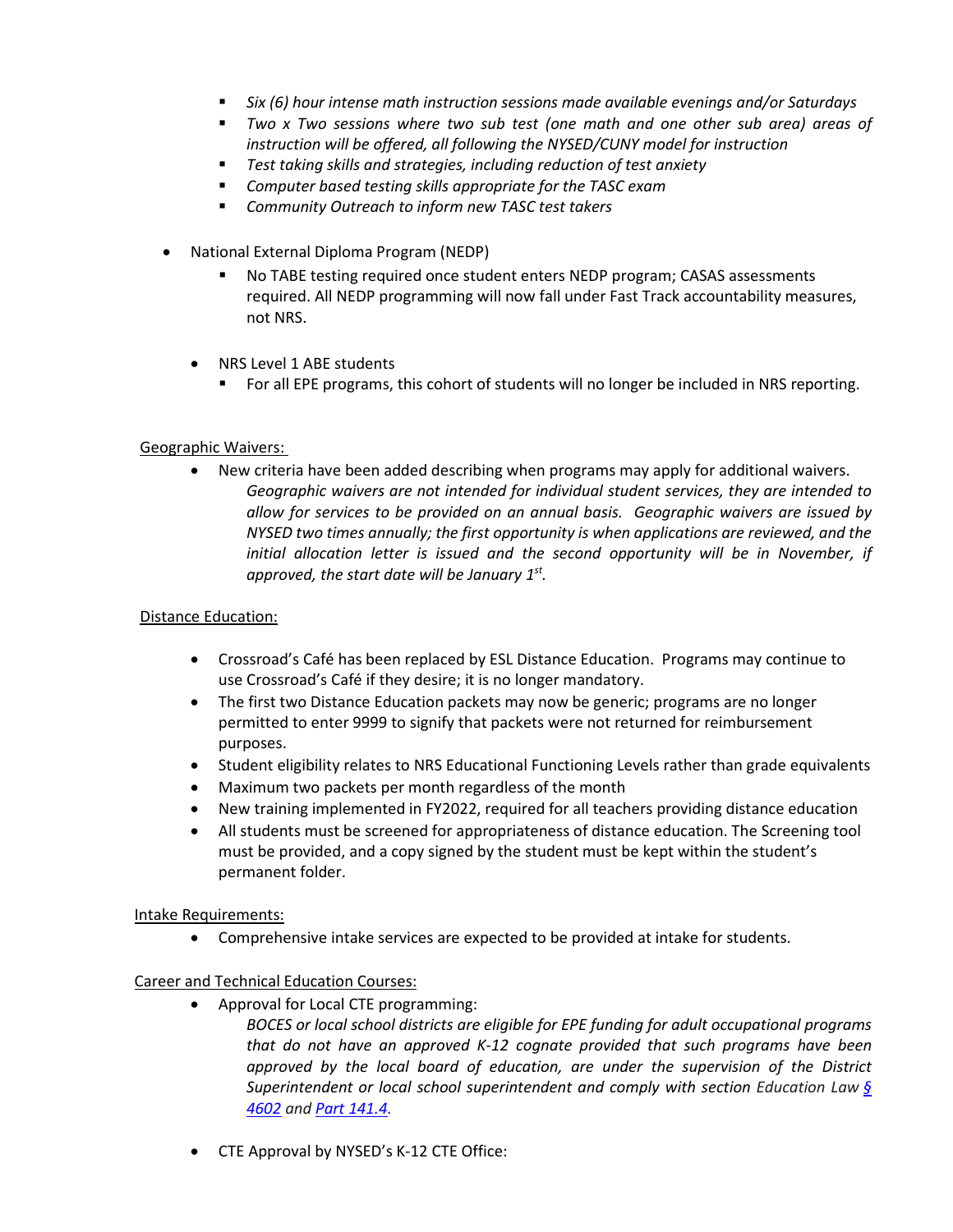*School District or BOCES approved by NYSED's CTE Office, <http://www.p12.nysed.gov/cte/ctepolicy/approved.html> may also be approved to generate EPE reimbursable contact hours for the following Career and Technical Education programs.* 

### **If a program is approved for EPE reimbursement for CTE programs, this DOES NOT infer that these CTE programs will count under WIOA funded IET or IEL/CE credentials**

#### HSE Waivers:

• HSE exam waivers to generate EPE contact hours on eligible HSE preparation students referred from their own preparation program and waivers for EPE provider to claim EPE expenses for HSE test administration has been increased from .6 of 1% to 1% of the EPE program's contact hour accrual.

### EPE Budgets:

- To receive reimbursement for EPE contact hours, all data must be in ASISTS. No hand entered hours will be reimbursed.
- Instructional costs, without adjustments, are at least 80% of budget total, and other costs, including indirect costs, without adjustment, are no more than 20% of budget total.
- Some Case Management services are reimbursable, guidance provided on allowable vs nonallowable services.
- Additional guidance provided related to allowable and non-allowable expenditures.

### Fast Track Math GRASP packets:

• Clarification for distribution of these packets and documentation required for students using them. The manual explains these processes in more detail.

# Required Assessments must be administered in person:

• Program staff administering assessments must be either NYSED Adult Education certified, or K-12 certified. All educational program staff must receive training on each assessment and be certified through the RAEN center in order to administer the tests.

# EPE Programing Networks:

- **High School Equivalency Network:** 
	- o All EPE programs providing HSE preparation services must attend and support the HSE Network meetings that will be convened by the local RAEN center.

# • **Apprenticeship Network:**

o All EPE programs must attend and support the Apprenticeship Network meetings that will be convened by the local RAEN center.

# Work Experience:

• Both new and existing work experience programs must submit full documentation in their application which includes: program design, program curriculum, MOU with employer for the year in which application is filed, expectation of services, follow up, and job placement. Incomplete applications, missing the pertinent documents /information as indicated above, the program will not receive initial approval. The program will have the opportunity to resubmit a complete application during November for approval and implementation in the second half of the year.